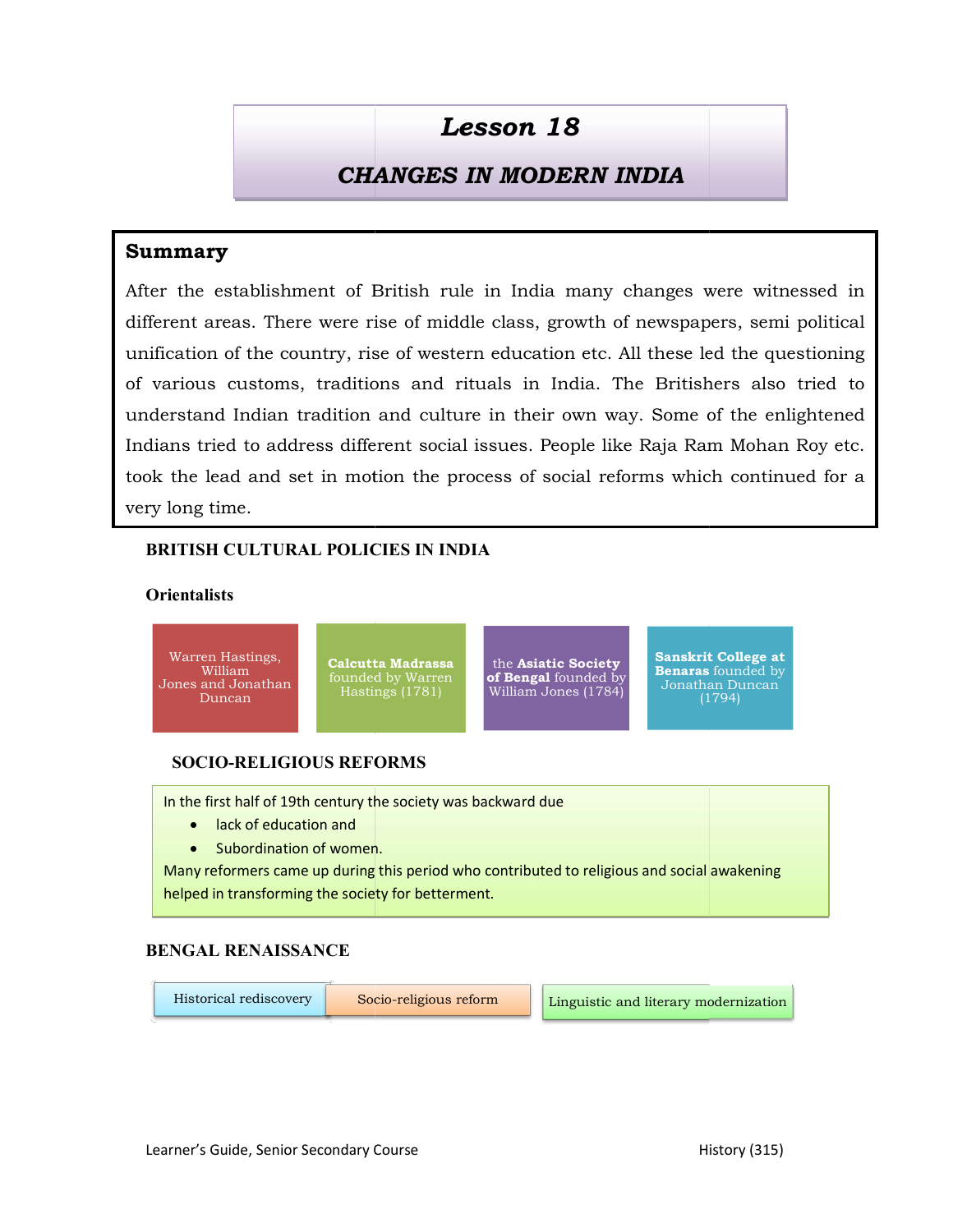#### BRAHMO SAMAJ

- Rammohan Roy was the founder of Brahmo Samaj
- Started movement against practice of Sati
- In 1829, the custom of sati was formally abolished.
- Also condemned polygamy and many other forms of subjugation of women.
- Roy was also an advocate of modern education.
- Vedanta college (1825).
- After Roy's death in 1833, the Brahmo Samaj started getting disorganized.
- Keshab Chandra Sen (1838–84) who joined the Samaj in 1858
- Attacked caste system,
- Divided into Adi Brahmo Samaj and the Brahmo Samaj of India (

#### ISHWARCHANDRA VIDYASAGAR

proponent of<br>education of girl child polygamy education of girl child attacked child marriage and polygamy and passed in 1856 Widows' Remarriage Act was passed in 1856 AMMO SAMAJ<br>
• Rammohan Roy was the founder of Brahmo Samaj<br>
• Started movement against practic of Sati<br>
• In 1829, the custom of sati was formally abolished.<br>
• Also conderned polygamy and many other forms of subjugation

#### RAMAKRISHNA MISSION

#### REFORM MOVEMENTS IN WESTERN INDIA

- KT Telang, VN Mandalik and RG Bhandarkar
- Karsondas Mulji and Dadoba Pandurang
- Manav Dharma Sabha & Paramhansa Mandali
- Prathana Samaj denounced idolatry, priestly domination, caste rigidities and preferred monotheism

#### ARYA SAMAJ



### REFORM MOVEMENTS AMONG MUSLIMS

- The movement of the Farazis. Founding leader of the Farazis, Shariat Ullah (1781–1839)
- Tariqah-i-Muhammadiyah
- Delhi School of Islamic Thought
- Aligarh Movement by Sayyid Ahmad Khan (1817–98)
- Founding of Mohammedan Anglo Oriental College at Aligarh in 1875.

#### Impact of reform movements